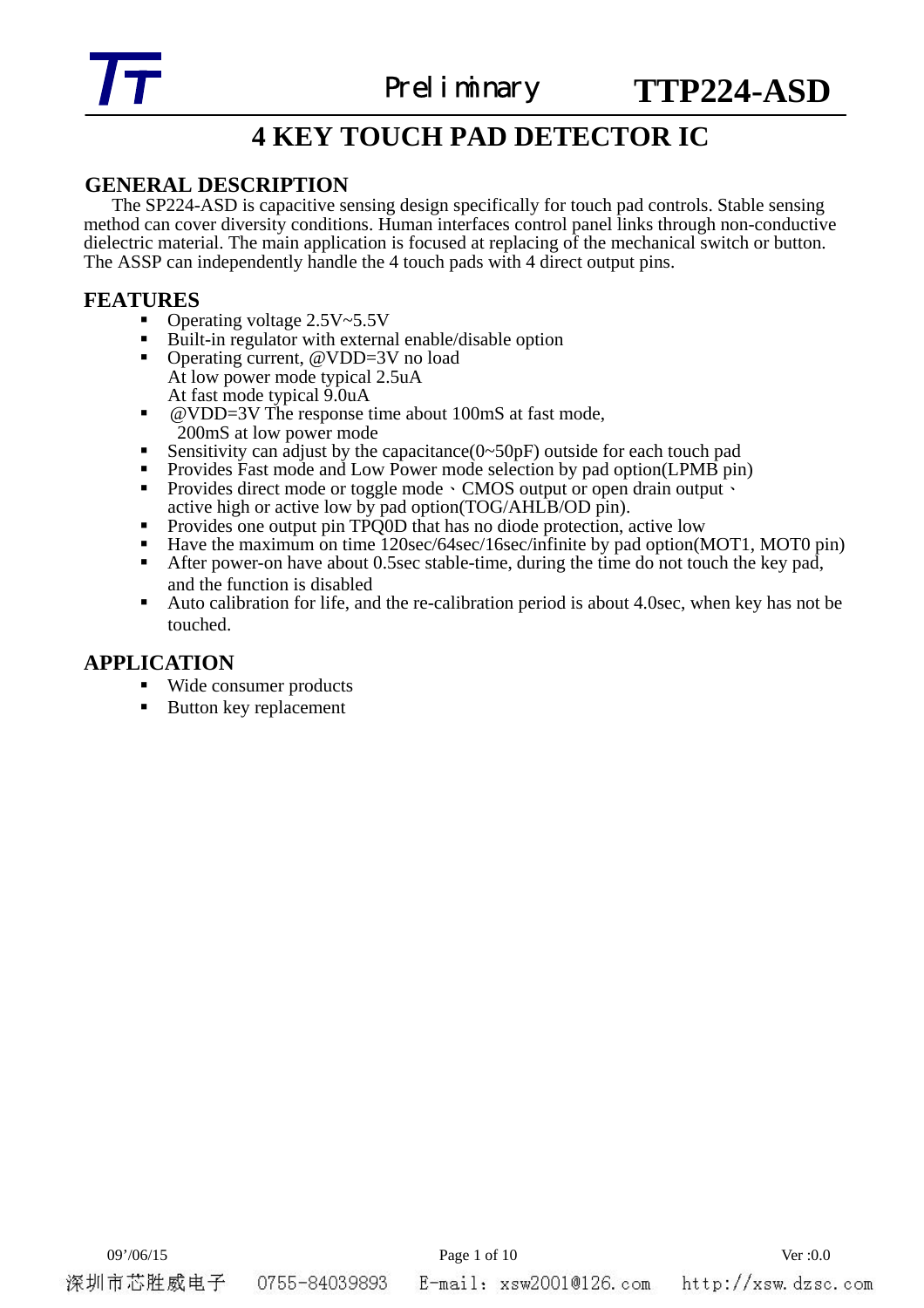

# **BLOCK DIAGRAM**



# **PIN DESCRIPTION**

| Pin No.        | <b>Pin Name</b>  | <b>Type</b>  | <b>Pad Description</b>                                           |
|----------------|------------------|--------------|------------------------------------------------------------------|
| 1              | TP0              | I/O          | Touch pad input pin                                              |
| $\overline{2}$ | TP <sub>1</sub>  | I/O          | Touch pad input pin                                              |
| 3              | TP <sub>2</sub>  | 1/O          | Touch pad input pin                                              |
| 4              | TP3              | I/O          | Touch pad input pin                                              |
| 5              | <b>AHLB</b>      | $I-PL$       | Output active high or low option, default:0                      |
| 6              | <b>VDD</b>       | P            | Positive power supply                                            |
| 7              | <b>VREG</b>      | P            | Internal regulator output pin                                    |
| 8              | <b>TOG</b>       | I-PL         | Output type option, default:0                                    |
| 9              | <b>LPMB</b>      | I-PL         | Low power/fast mode option, default:0                            |
| 10             | MOT <sub>1</sub> | I-PH         | Key maximum on time option, default:1                            |
| 11             | MOT <sub>0</sub> | I-PH         |                                                                  |
| 12             | VSS.             | P            | Negative power supply, ground                                    |
| 13             | <b>REGEN</b>     | I-PH         | Internal regulator enable/disable function option, default:1     |
| 14             | OD               | I-PH         | Output open-drain option, default:1                              |
| 15             | <b>SM</b>        | I-PH         | Single/multi key option, default:1                               |
| 16             | TPQ3             | O            | Direct output                                                    |
| 17             | TPQ2             | O            | Direct output                                                    |
| 18             | TPQ1             | $\mathsf{O}$ | Direct output                                                    |
| 19             | TPQ0             | $\mathsf{O}$ | Direct output                                                    |
| 20             | TPQ0D            | <b>OD</b>    | Open Drain output (have no Diode protective circuit), active low |

#### **Note**:**Pin Type**

- 
- 

P =>Power / Ground

- $I = \angle$ CMOS input only  $I-PH = \angle$ CMOS input and pull-high resister
- $O = \text{MOS}$  push-pull output I-PL =  $\text{MOS}$  input and pull-low resister

 $I/O$  = > CMOS  $I/O$   $OD$  = > Open drain output, have no Diode protective circuit

深圳市芯胜威电子 0755-84039893

# 09'/06/15 Page 2 of 10 Ver :0.0

E-mail: xsw2001@126.com http://xsw.dzsc.com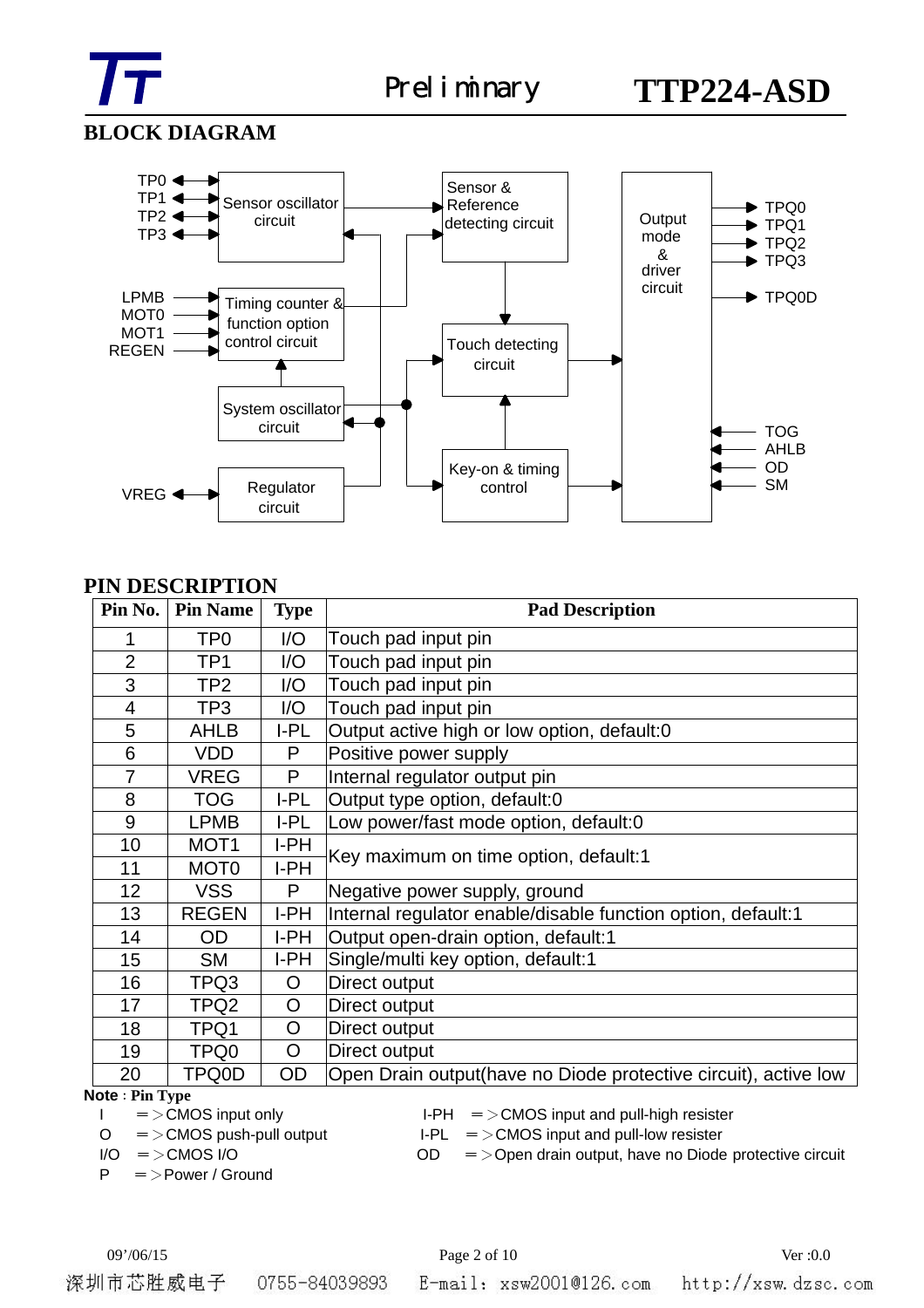

# **ELECTRICAL CHARACTERISTICS**

# ‧**Absolute Maximum Ratings**

| <b>Parameter</b>                       | <b>Symbol</b>      | <b>Conditions</b> | <b>RATING</b>            | Unit |
|----------------------------------------|--------------------|-------------------|--------------------------|------|
| <b>Operating Temperature</b>           | Top                |                   | $\sim +70$<br>$-20$      |      |
| <b>Storage Temperature</b>             | $T_{\mathrm{STG}}$ |                   | $-50$<br>$\sim +125$     |      |
| <b>Supply Voltage</b>                  | VDD                | $Ta=25^{\circ}C$  | $VSS-0.3 \sim VSS+6.0$   |      |
| <b>Input Voltage</b>                   | Vin                | $Ta=25^{\circ}C$  | VSS $-0.3$ to VDD $+0.3$ |      |
| Human Body Mode                        | <b>ESD</b>         |                   |                          | KV   |
| Note: VSS symbolizes for system ground |                    |                   |                          |      |

# • **DC/AC Characteristics**: (Test condition at room temperature=25°C)

| <b>Parameter</b>                                         | <b>Symbol</b>            | <b>Test Condition</b>                   | Min.                     | Typ.           | Max.                     | Unit         |
|----------------------------------------------------------|--------------------------|-----------------------------------------|--------------------------|----------------|--------------------------|--------------|
| <b>Operating Voltage</b>                                 | VDD                      |                                         | 2.5                      |                | 5.5                      | $\mathbf{V}$ |
| <b>Internal Regulator Output</b>                         | <b>VREG</b>              |                                         | 2.2                      | 2.3            | 2.4                      | $\mathbf{V}$ |
| <b>Operating Voltage</b><br>(internal regulator disable) | VDD                      |                                         | 2.0                      |                | 5.5                      | V            |
| <b>Operating Current</b><br>(no load)                    | $I_{\text{op1}}$         | $VDD=3V$<br>At low power mode           |                          | 2.5            |                          | uA           |
|                                                          |                          | VDD=3V<br>At fast mode                  |                          | $\overline{9}$ |                          | <b>uA</b>    |
| <b>Input Ports</b>                                       | $\mathbf{V_{IL}}$        | <b>Input Low Voltage</b>                | $\overline{0}$           |                | 0.2                      | <b>VDD</b>   |
| <b>Input Ports</b>                                       | $\mathbf{V}_{\text{IH}}$ | <b>Input High Voltage</b>               | 0.8                      |                | 1.0                      | <b>VDD</b>   |
| <b>Output Port Sink Current</b>                          | $I_{OL}$                 | VDD=3V, $V_{OL}$ =0.6V                  | $\overline{\phantom{a}}$ | 8              |                          | mA           |
| <b>Output Port Source Current</b>                        | $I_{OH}$                 | VDD=3V, $V_{OH}$ =2.4V                  |                          | $-4$           | $\overline{\phantom{0}}$ | mA           |
| <b>Input Pin Pull-high Resistor</b>                      | $R_{PH}$                 | $VDD=3V$ ,                              |                          | 30K            |                          | ohm          |
| <b>Input Pin Pull-low Resistor</b>                       | $R_{PL}$                 | $VDD=3V$ ,                              |                          | 25K            |                          | ohm          |
| <b>Output Response Time</b>                              | $T_R$                    | VDD=3V, At fast mode                    |                          | 100            |                          | mS           |
|                                                          |                          | $\overline{VDD}$ =3V, At low power mode |                          | 200            |                          | mS           |

深圳市芯胜威电子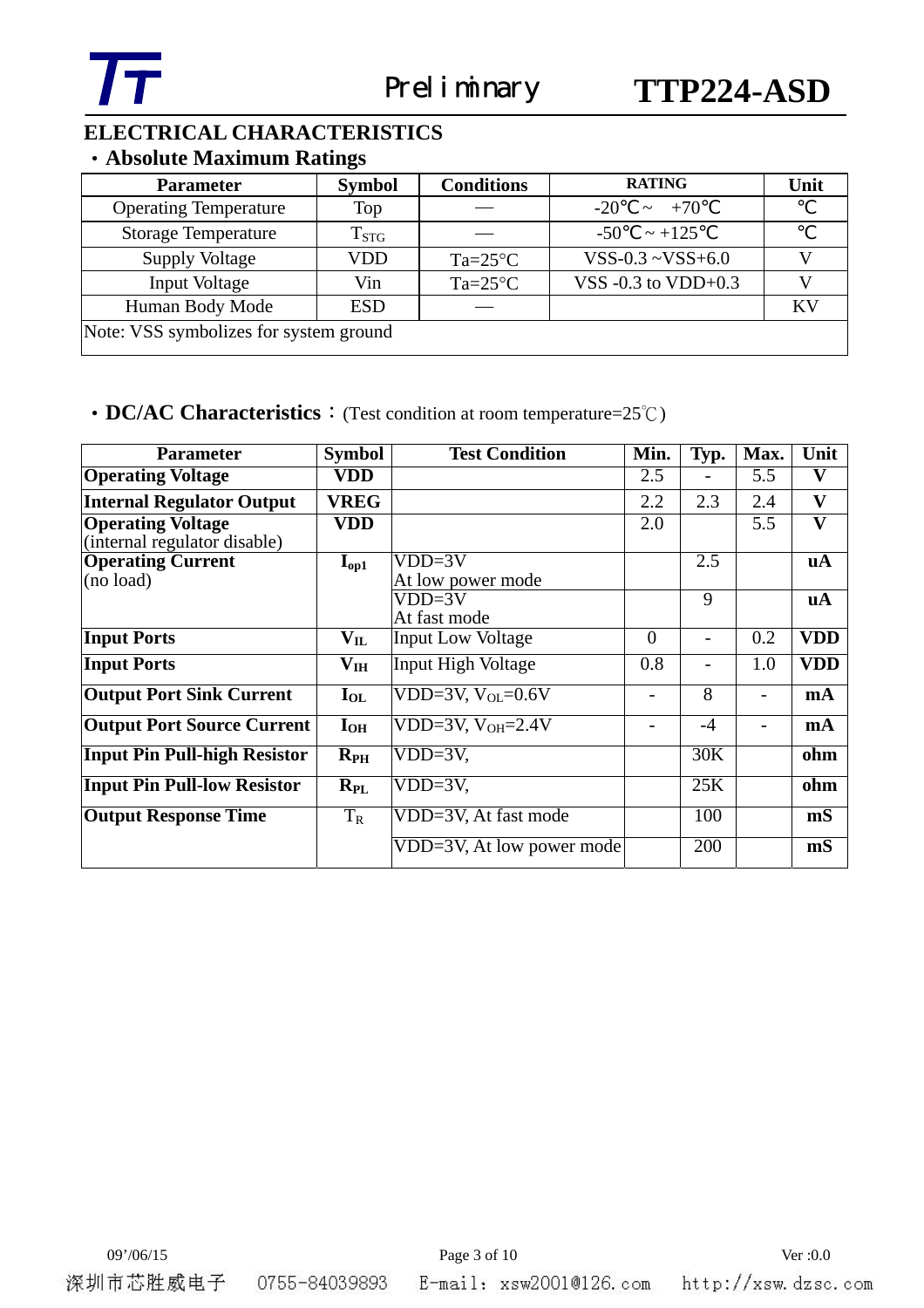

# **FUNCTION DESCRIPTION**

## **1. Sensitivity adjustment**

 The total loading of electrode size and capacitance of connecting line on PCB can affect the sensitivity. So the sensitivity adjustment must according to the practical application on PCB. The TTP224-ASD offers some methods for adjusting the sensitivity outside.

1-1 by the electrode size

Under other conditions are fixed. Using a larger electrode size can increase sensitivity.

Otherwise it can decrease sensitivity. But the electrode size must use in the effective scope. 1-2 by the panel thickness

Under other conditions are fixed. Using a thinner panel can increase sensitivity. Otherwise it can decrease sensitivity. But the panel thickness must be below the maximum value.

1-3 by the value of Cs0~Cs3 (please see the down figure)

Under other conditions are fixed. Add the capacitors Cs0~Cs3 can fine tune the sensitivity for single key, that lets all key's sensitivity identical. When do not use any capacitor to VSS, the sensitivity is most sensitive. When adding the values of Cs0~Cs3 will reduce sensitivity in the useful range  $(0 \text{ Cs0} - \text{Cs0} - \text{Cs3} = 50 \text{pF}).$ 



# **2. Output mode(By TOG, OD, AHLB pad option)**

 The TTP224-ASD outputs(TPQ0~TPQ3) has direct mode active high or low by AHLB pad option, has toggle mode by TOG pad option and has open drain(have diode protective circuit) mode by OD pad option. Another TPQ0D is open drain active low output pin has no diode protective circuit.

| <b>TOG</b> | <b>OD</b> | <b>AHLB</b> | Pad TPQ0~TP3 option features                    | Remark  |
|------------|-----------|-------------|-------------------------------------------------|---------|
| $\theta$   |           |             | Direct mode, CMOS active high output            | Default |
| $\theta$   |           |             | Direct mode, CMOS active low output             |         |
| 0          |           |             | Direct mode, Open drain active high output      |         |
|            |           |             | Direct mode, Open drain active low output       |         |
|            |           |             | Toggle mode, COMS output, Power on state=0      |         |
|            |           |             | Toggle mode, COMS output, Power on state=1      |         |
|            | 0         |             | Toggle mode, Power on state high-Z, Active high |         |
|            |           |             | Toggle mode, Power on state high-Z, Active low  |         |

| <b>TOG</b> | OD | AHLB | Pad TPQ0D option features                                           | Remark  |
|------------|----|------|---------------------------------------------------------------------|---------|
|            | X  |      | Direct mode, Open drain active low output,<br>Power on state high-Z | Default |
|            |    |      | Toggle mode, Open drain active low output,<br>Power on state high-Z |         |

09'/06/15 **Page 4 of 10 Page 4 of 10 Ver** :0.0

E-mail: xsw20010126.com

深圳市芯胜威电子 0755-84039893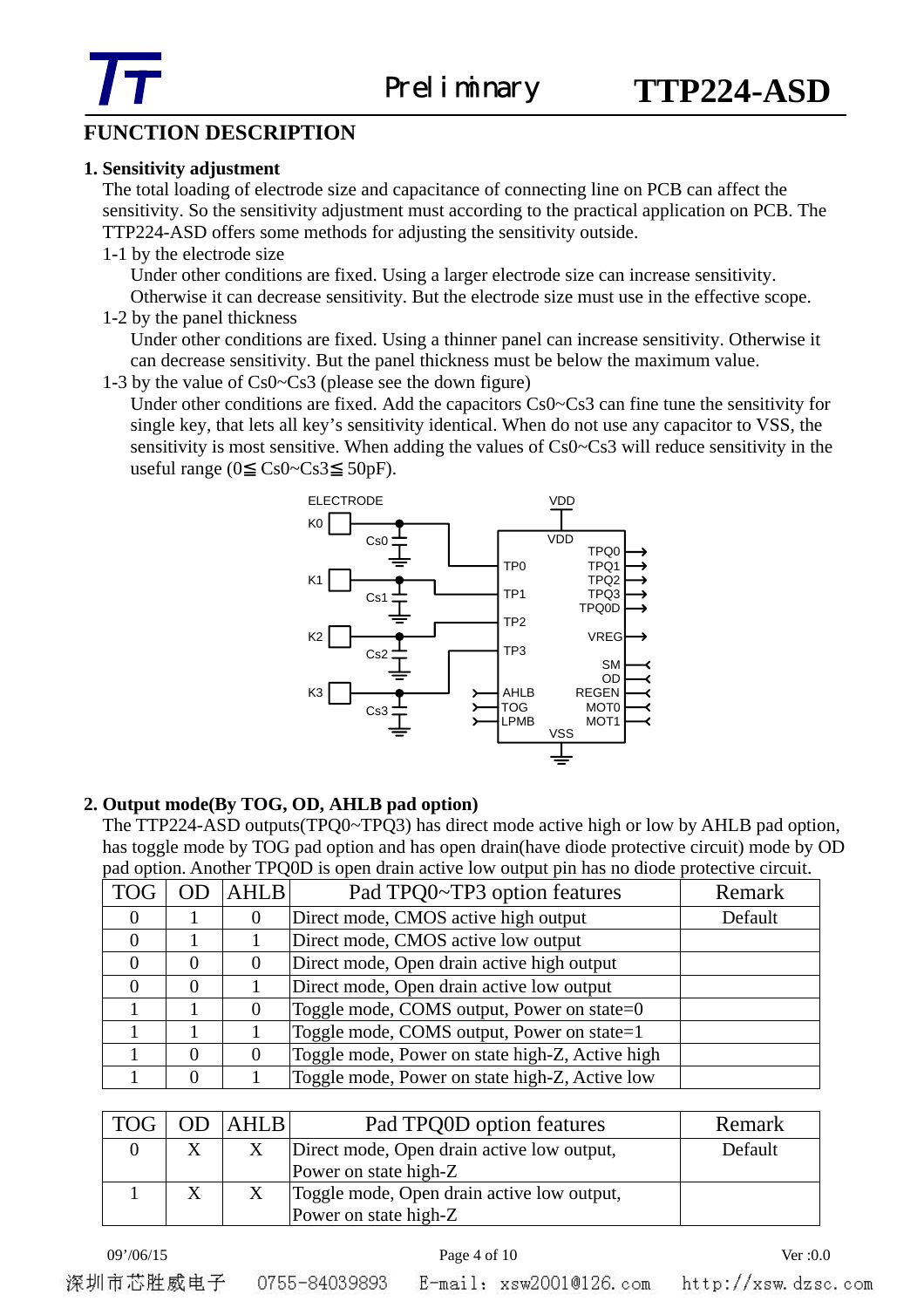

## **3. Key operating mode(By SM pad option)**

The TTP224-ASD has the Single-key and Multi-key functions by SM pad option.

| SM | <b>Option features</b> | Remark  |
|----|------------------------|---------|
|    | Multi-key mode         | Default |
|    | Single key mode        |         |

### **4. Maximum key on duration time (By MOT0, MOT1 pad option)**

If some objects cover in the sense pad, and causing the change quantity enough to be detected. To prevent this, the TTP224-ASD sets a timer to monitor the detection. The timer is the maximum on duration time. When the detection is over the timer, the system will return to the power-on initial state, and the output becomes inactive until the next detection.

| MOT <sub>1</sub> | <b>MOTO</b> | <b>Option features</b>            | Remark  |
|------------------|-------------|-----------------------------------|---------|
|                  |             | Maximum on time 120sec            |         |
|                  |             | Maximum on time 64sec             |         |
|                  |             | Maximum on time 16sec             |         |
|                  |             | Infinite(Disable maximum on time) | Default |

### **5. Fast and Low power mode selection (By LPMB pad option)**

The TTP224-ASD has Fast mode and Low Power mode to be selected. It depends on the state of LPMB pad. When the LPMB pin is connected to VDD, the TTP224-ASD runs in Fast mode. When the LPMB pin is opened or connected to VSS, the TTP224-ASD runs in Low Power mode. In the Fast mode response time is faster, but the current consumption will be increased. In the Low Power mode it will be saving power, but will be slowing response time for first touch. When it awaked in fast mode, the response time is the same the fast mode. In this mode when detecting key touch, it will switch to Fast mode. Until the key touch is released and will keep a time about 8sec. Then it returns to Low Power mode.

The states and timing of two modes please see below figure.



| <b>PMR</b> | <b>Option features</b> | Remark  |
|------------|------------------------|---------|
|            | Fast mode              |         |
|            | Low Power mode         | Default |

深圳市芯胜威电子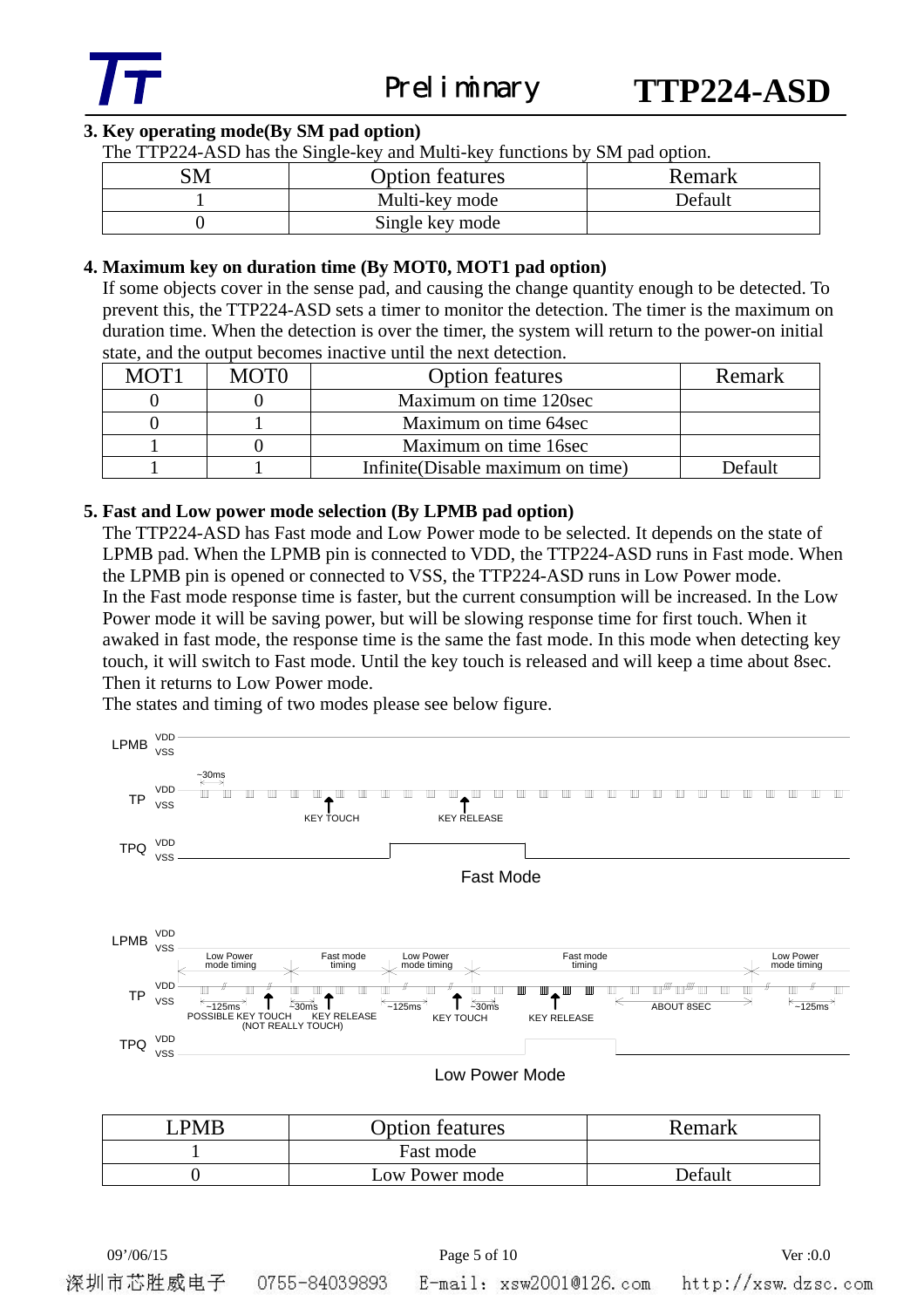

## **6. Internal regulator enable/disable**

The TTP224-ASD built in regulator in the chip. The regulator can be set enable or disable by the REGEN pin. The REGEN pin is opened or connected to VDD, the regulator is enabled. The REGEN pin is connected to VSS, the regulator is disabled. When the internal regulator is disabled, the VREG pin must be connected to external VDD.

| <b>REGEN</b> | <b>Option features</b>     | Remark  |
|--------------|----------------------------|---------|
|              | Enable internal regulator  | Default |
|              | Disable internal regulator |         |

深圳市芯胜威电子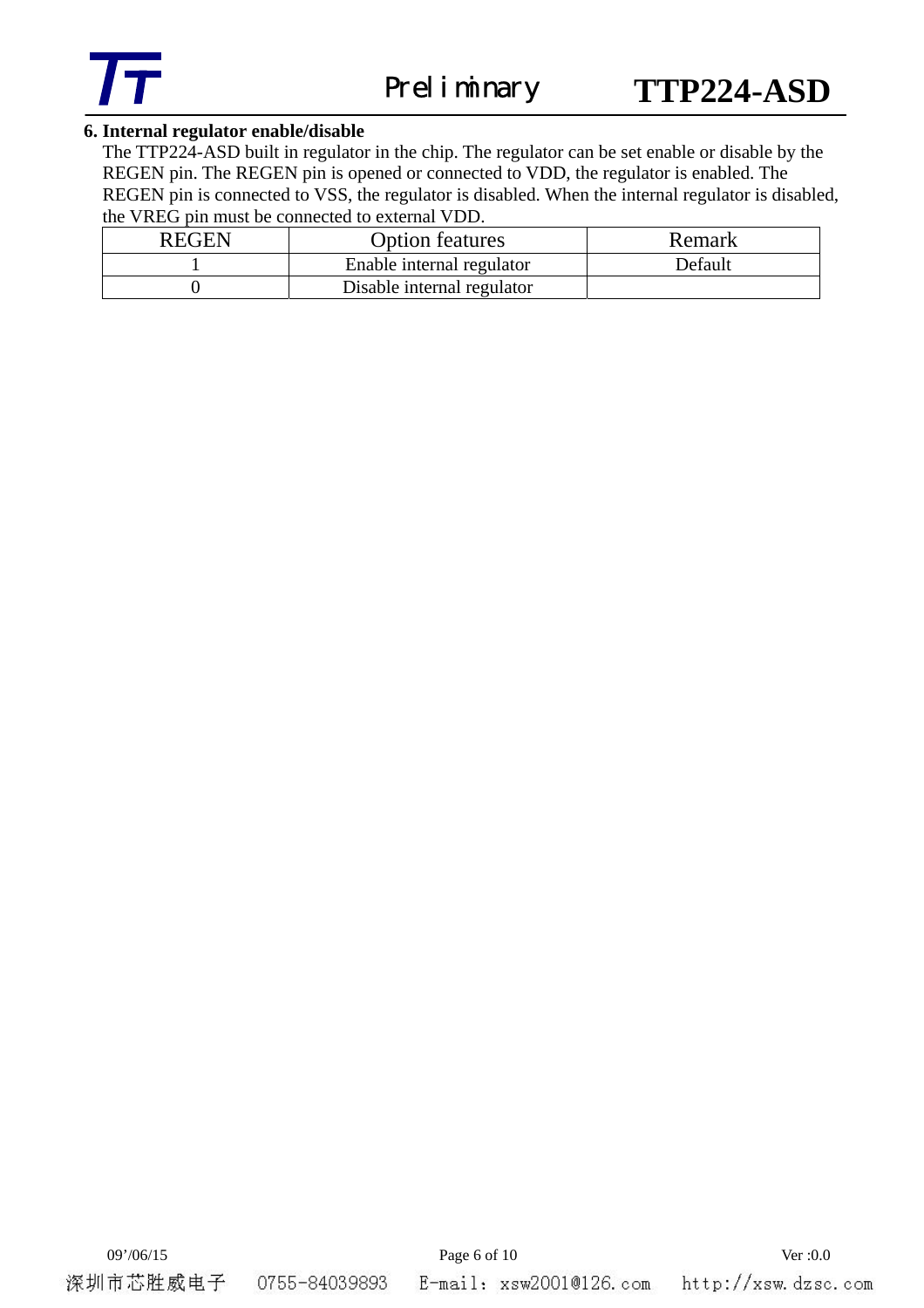# **APPLICATION CIRCUIT**

# TTP224-ASD APPLICATION (enable internal regulator)



#### Option table:  $Q_{\text{under}}$

| Oulpul Hiode. |       |             |                                                 |
|---------------|-------|-------------|-------------------------------------------------|
| <b>TOG</b>    | OD.   | <b>AHLB</b> | Pad TPQ0~TP3 option features                    |
| open          | open  | open        | Direct mode, CMOS active high output            |
| open          | open  | short       | Direct mode, CMOS active low output             |
| open          | short | open        | Direct mode, Open drain active high output      |
| open          | short | short       | Direct mode, Open drain active low output       |
| short         | open  | open        | Toggle mode, COMS output, Power on state=0      |
| short         | open  | short       | Toggle mode, COMS output, Power on state=1      |
| short         | short | open        | Toggle mode, Power on state high-Z, Active high |
| short         | short | short       | Toggle mode, Power on state high-Z, Active low  |
|               |       |             |                                                 |

| <b>TOG</b> | Pad TPQ0D (has no diode protection) option features                      |
|------------|--------------------------------------------------------------------------|
|            | open   Direct mode, Open drain active low output, Power on state high-Z  |
|            | short   Toggle mode, Open drain active low output, Power on state high-Z |

#### Key operation mode:

| <b>SM</b>             | Option features     |  |
|-----------------------|---------------------|--|
|                       | open Multi-key mode |  |
| short Single key mode |                     |  |

Maximum key on duration time:

| MOT1 MOT0 |         | Option features                   |  |  |  |
|-----------|---------|-----------------------------------|--|--|--|
| short     | short I | Maximum on time 120sec            |  |  |  |
| short     | open    | Maximum on time 64sec             |  |  |  |
| open      |         | short   Maximum on time 16sec     |  |  |  |
| open      | open    | Infinite(Disable maximum on time) |  |  |  |

Fast and Low power mode:

| LPMB | Option features       |  |  |  |
|------|-----------------------|--|--|--|
|      | short   Fast mode     |  |  |  |
|      | open   Low Power mode |  |  |  |

# PS: 1. On PCB, the length of lines from touch pad to IC pin shorter is better. And the lines do not parallel and cross with other lines.

- 2. The material of panel covering on the PCB can not include the metal or the electric element. The paints on the surfaces are the same.
- 3. The C1 capacitor must be used between VDD and VSS; and should be routed with very short tracks to the device's VDD and VSS pins (TTP224-ASD).
- 4. The capacitance Cs0~Cs3 can be used to adjust the sensitivity. The value of Cs0~Cs3 use smaller, then the sensitivity will be better. The sensitivity adjustment must according to the practical application on PCB. The range of Cs0~Cs3 value are 0~50pF.
- 5. The sensitivity adjustment capacitors (Cs0~Cs3) must use smaller temperature coefficient and more stable capacitors. Such are X7R, NPO for example. So for touch application, recommend to use NPO capacitor, for reducing that the temperature varies to affect sensitivity.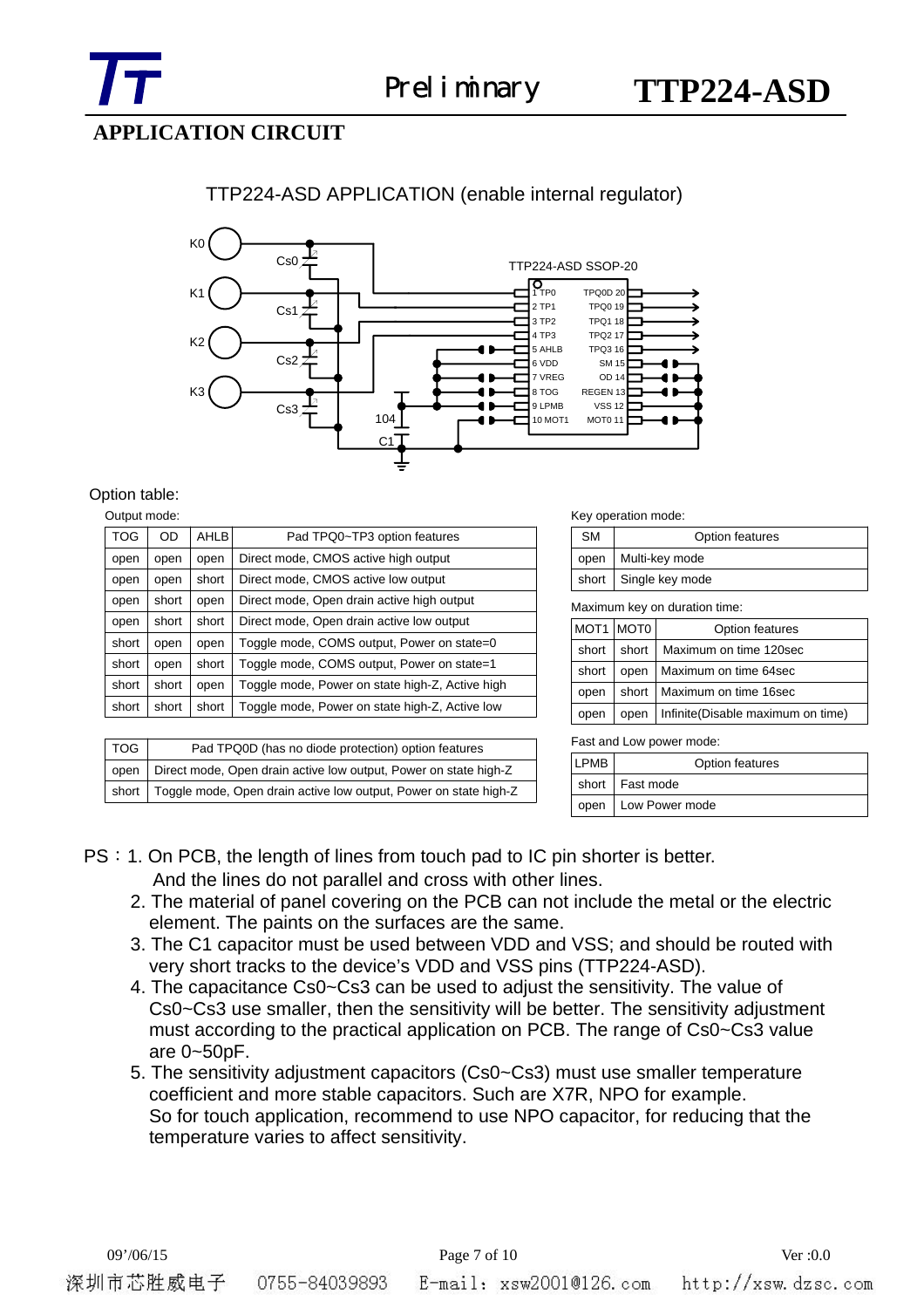# TTP224-ASD APPLICATION (disable internal regulator)



#### Option table:

#### Output mode:

| <b>TOG</b> | OD                                                               | <b>AHLB</b> | Pad TPQ0~TP3 option features                    |  |  |  |
|------------|------------------------------------------------------------------|-------------|-------------------------------------------------|--|--|--|
| open       | open                                                             | open        | Direct mode, CMOS active high output            |  |  |  |
| open       | open                                                             | short       | Direct mode, CMOS active low output             |  |  |  |
| open       | short                                                            | open        | Direct mode, Open drain active high output      |  |  |  |
| open       | short                                                            | short       | Direct mode, Open drain active low output       |  |  |  |
| short      | open                                                             | open        | Toggle mode, COMS output, Power on state=0      |  |  |  |
| short      | open                                                             | short       | Toggle mode, COMS output, Power on state=1      |  |  |  |
| short      | short                                                            | open        | Toggle mode, Power on state high-Z, Active high |  |  |  |
| short      | Toggle mode, Power on state high-Z, Active low<br>short<br>short |             |                                                 |  |  |  |
|            |                                                                  |             |                                                 |  |  |  |
| <b>TOG</b> | Pad TPQ0D (has no diode protection) option features              |             |                                                 |  |  |  |
| open       | Direct mode, Open drain active low output, Power on state high-Z |             |                                                 |  |  |  |
| short      | Toggle mode, Open drain active low output, Power on state high-Z |             |                                                 |  |  |  |

Key operation mode:

| <b>SM</b> | Option features         |  |  |
|-----------|-------------------------|--|--|
|           | open   Multi-key mode   |  |  |
|           | short   Single key mode |  |  |

Maximum key on duration time:

| MOT1 MOT0 |       | Option features                   |  |  |  |
|-----------|-------|-----------------------------------|--|--|--|
| short     | short | Maximum on time 120sec            |  |  |  |
| short     | open  | Maximum on time 64sec             |  |  |  |
| open      | short | Maximum on time 16sec             |  |  |  |
| open      | open  | Infinite(Disable maximum on time) |  |  |  |

Fast and Low power mode:

| <b>LPMB</b> | Option features       |
|-------------|-----------------------|
|             | short Fast mode       |
|             | open   Low Power mode |

- PS: 1. On PCB, the length of lines from touch pad to IC pin shorter is better. And the lines do not parallel and cross with other lines.
	- 2. The power supply must be stable. If the supply voltage drift or shift quickly, maybe causing sensitivity anomalies or false detections.
	- 3. The material of panel covering on the PCB can not include the metal or the electric element. The paints on the surfaces are the same.
	- 4. The C1 capacitor must be used between VDD and VSS; and should be routed with very short tracks to the device's VDD and VSS pins (TTP224-ASD).
	- 5. The capacitance Cs0~Cs3 can be used to adjust the sensitivity. The value of Cs0~Cs3 use smaller, then the sensitivity will be better. The sensitivity adjustment must according to the practical application on PCB. The range of Cs0~Cs3 value are 0~50pF.
	- 6. The sensitivity adjustment capacitors (Cs0~Cs3) must use smaller temperature coefficient and more stable capacitors. Such are X7R, NPO for example. So for touch application, recommend to use NPO capacitor, for reducing that the temperature varies to affect sensitivity.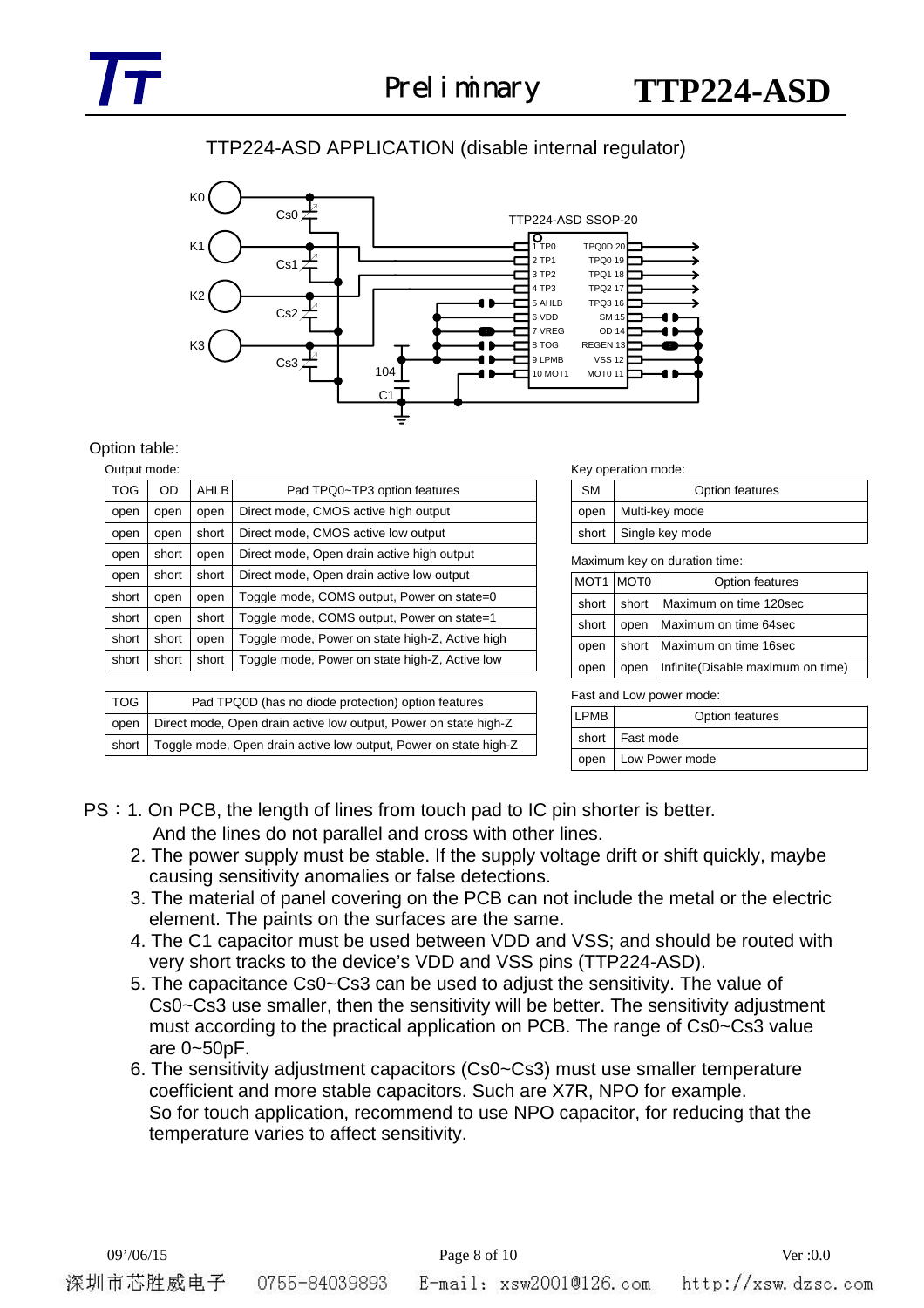

Package Type: SSOP-20

## Package Outline Dimension



| SYNEOL   | W٧<br>DIMENSION<br>IN |             |      | INCH<br>DIMENSION IN |       |        |
|----------|-----------------------|-------------|------|----------------------|-------|--------|
|          | WIN                   | NOM.        | WAX. | MIH.                 | NCW.  | MAX.   |
| Ă        | 1.35                  | 1.63        | 1,75 | 0.063                | Q.DB4 | D.069  |
| Å1       | D.1D                  | 0.15        | 0.25 | 0.004                | 0.DO6 | 0.010  |
| A2       |                       |             | 1.50 |                      |       | 0.059  |
| B        | 0.20                  |             | 0.30 | 0,008                |       | 0,012  |
| c        | 0.16                  |             | 0.25 | 0.007                |       | 0.010  |
| e        | BASIC<br>0.635        |             |      | 0.025 BASIC          |       |        |
| D        | 8.56                  | <b>B.66</b> | 8.74 | 0.337                | 0.341 | D.344  |
| E        | 5.79                  | 5.99        | 6.20 | 0.228                | 0.236 | 0.244  |
| Ε1       | 3.81                  | 391         | 3.99 | 0.150                | 0.154 | D. 157 |
| L        | 0.41                  | 0.635       | 1.27 | 0.016                | 0.025 | 0.050  |
| h        | 0.25                  |             | 0.50 | 0.010                |       | 0.020  |
| ΖŪ       | 1.4732REF             |             |      | 0.058<br>REF.        |       |        |
| R1       | 0.20                  |             | 0.33 | 0.008                |       | 0.013  |
| R        | 0.20                  |             |      | D.OD8                |       |        |
| ė        | ũ                     |             | 6    | Q.                   |       | 8      |
| θ1       | O,                    |             |      | 0,                   |       |        |
| $\theta$ | 5.                    | 1D°         | 15   | 5                    | 10    | 15     |
| JEDED    | [AD}<br>MO-137        |             |      |                      |       |        |

深圳市芯胜威电子 0755-84039893

E-mail: xsw2001@126.com http://xsw.dzsc.com